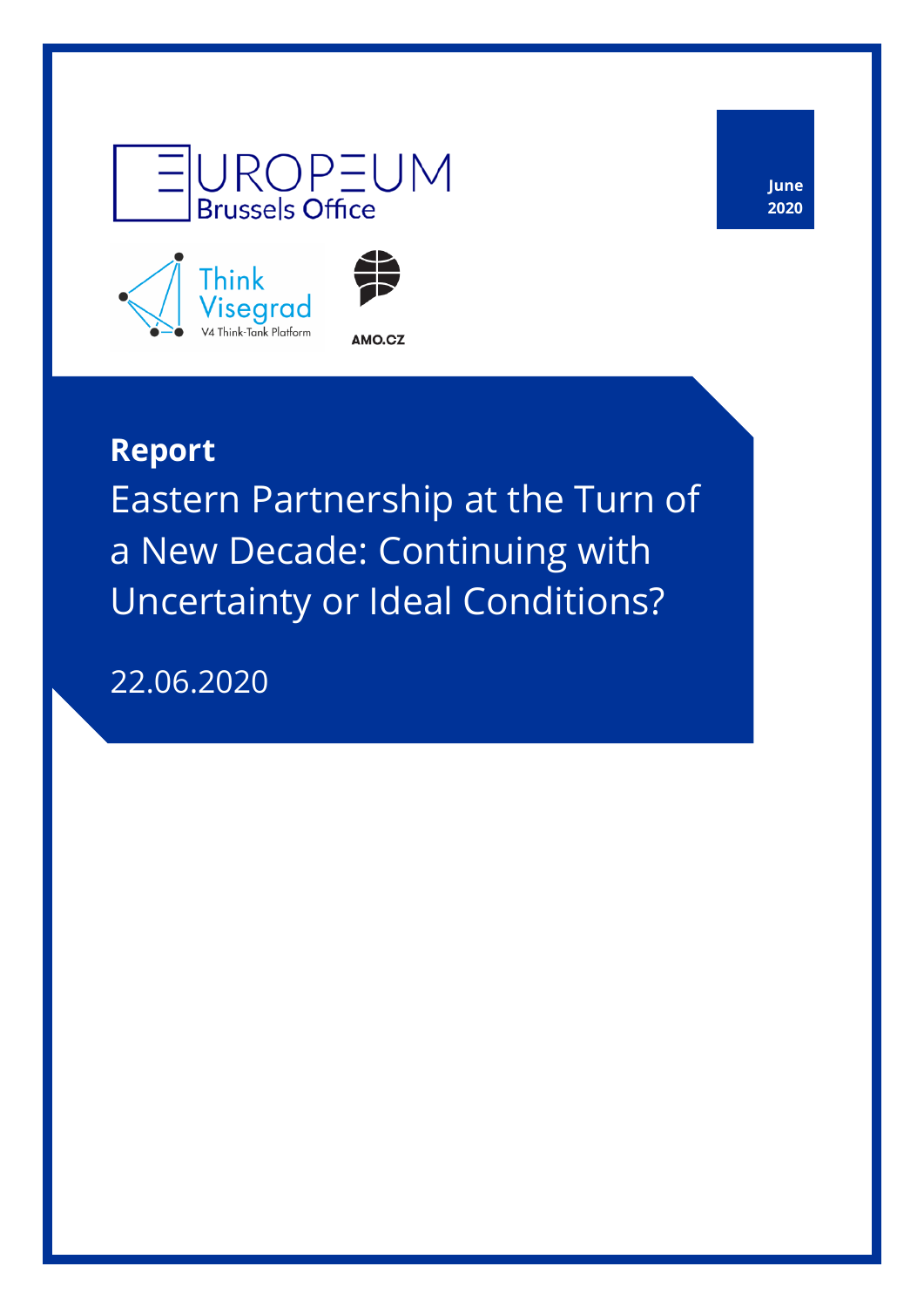

**June 2020**

**The panel discussion titled "Eastern Partnership at the Turn of a New Decade: Continuing with Uncertainty or Ideal Conditions?" was organised by the Think Visegrad Platform in Brussels and Asociace pro mezinárodní otázky/Association for International Affairs. The debate took place on Monday, June 22nd 2020 and was held on the online platform Zoom while being broadcasted live on the Facebook page of EUROPEUM Institute for European Policy. As the event represented a follow up to discussions started in December 2019, the four panellists focused on the recent developments of the European Union's cooperation with Eastern Partnership countries and the role of the Visegrad countries, while they also addressed the possible effects of the Covid-19 pandemic.** 

**The welcome words were delivered by Věra Řiháčková Pachta (Advocacy Manager, Eastern Partnership Civil Society Forum and Associate Fellow, EUROPEUM) who also moderated the event. The event started with a Key-note speech of Lawrence Meredith (Director for Neighbourhood East, DG NEAR, European Commission), which was further discussed on a panel discussion featured Wojciech Kononczuk (Deputy Director, OSW), Alisa Muzergues (Research Fellow, GLOBSEC), Sandor Seremet (Associated Fellow, IFAT) and Pavel Havlíček (Research Fellow, AMO). At the end of the discussion, Mr Jaroslav Kurfürst (Special Envoy for the Eastern Partnership, Ministry of Foreign Affairs, Czech Republic) gave final remarks. More than 60 people followed the live stream continuously and overall the video recorded over 2,000 views.** 

Mr Meredith opened the event with a key-note speech on the recent developments of the Eastern Partnership Summit, mentioning the Joint Communication that was published by the European Commission on the  $18<sup>th</sup>$  of March, 2020 with the title of "the "Eastern Partnership policy beyond 2020: Reinforcing Resilience – an Eastern Partnership that delivers for all". He underlined the five long-term policy objectives set by the Commission (including economic development, environmental and climate resilience and the digital transformation) which were

agreed on after negotiations between the Institutions, the EU Member States and the civil society (think tanks, business community, academia). Moreover, he confirmed the importance of the EaP for the EU, which indeed considers the partnership as a priority and has showed his commitment and investment towards the area also during the Covid-19 pandemic. Moreover, Mr Meredith emphasised the motto behind the new Communication: "evolution and not revolution". The future Summit in March 2021 will start from such premises to build a stronger partnership.

After Mr Meredith's introductory speech, Ms Řiháčková Pachta started with the first round of questions to the panellists. The four agreed on highlighting some weak points that were not mentioned in the Commission's document. For instance, Ms Muzergues underlined that the civil society and the European Parliament expected something more from the new Communication, notably a "revolution rather than an evolution". Furthermore, she affirmed that the term 'resilience' that was put in the title of the strategy still needs to be clarified. Mr Kononczuk agreed with this interpretation, and further stressed how a concrete dimension still needs to be given to the EaP, meaning that a specific agenda needs to be created and implemented in the next few years. In addition, Mr Seremet highlighted the need for the Partnership to focus on objectives that would impact on the citizens' life. For example, he mentioned issues such as the rate of unemployment in the EaP countries, or the existing cleavage between the rural versus the capital in those countries, where the Union must be more present. Lastly, Mr Havlíček showed his concerns over the disagreement between the EU's Member States on the future of the Partnership, thus emphasising the theme of solidarity.

In response to these comments, Mr Meredith stated again that the Partnership plays a significant role for the European Institutions and stressed two focal points. First of all, the meaning of the word "resilience" is linked to an idea of solidarity, of collaboration, of sharing the resources, of working together. An approach based on this resilience was specifically requested by the President of the European Commission, Ms Von der Leyen. Second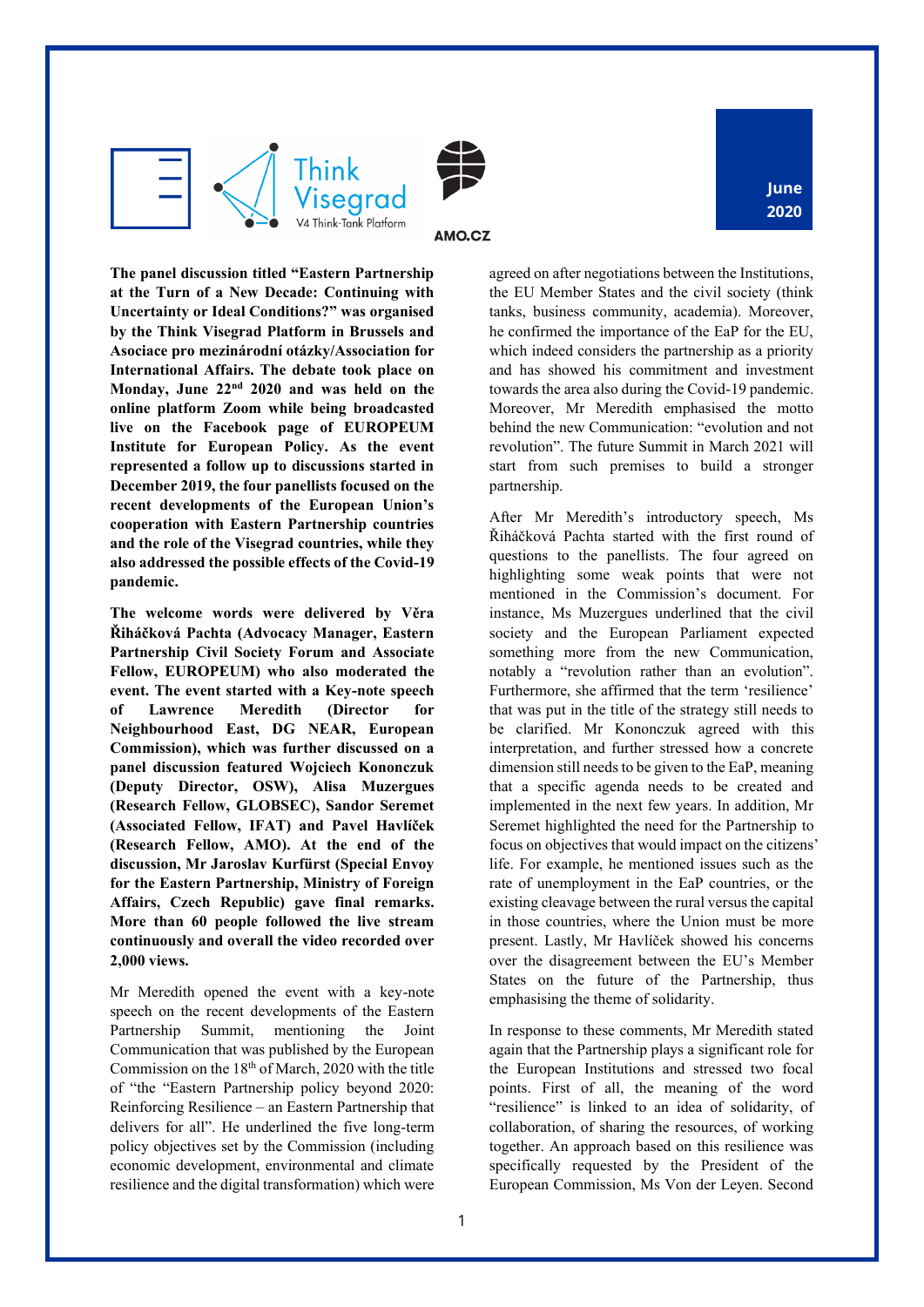

of all, he mentioned the Coronavirus crisis as the example of the importance of global solidarity in today's context; this concept is very much needed in the contemporary world, and indeed it lies at the basis of the EU-EaP.

The question of the EU's communication vis-à-vis the citizens subjected to the Partnership was further addressed in some questions from the audience. The panellists affirmed that the Union must implement actions in a more visible way in order to be accepted and thus maintain a high level of support in these countries. Mr Meredith responded saying that the EU can operate in this manner, meaning in a transparent and accountable way. As an example, he cited the Coronavirus crisis as a demonstration that the EU is fully committed in this area, and that it represents a strategic and long-term partner for the EaP.

The second part of the discussion was dedicated to the position of the Visegrad Group on the Eastern Partnership. More particularly, the moderator asked the experts to share their thoughts on V4's attitudes towards the Eastern partners. In commenting this position, the panellists all agreed in saying that the Eastern Partnership represents a priority for the V4's foreign policies. As for Poland, Mr Kononczuk confirmed the Polish commitment towards the area, based on the conviction that a stable democracy for the Eastern partners would also be beneficial for the region of Central Europe. Mr Seremet observed a similar position in Hungary's attitude. Indeed, although some tensions exist between Hungary and Ukraine, the Hungarian researcher revealed a shifting in the position of Hungary which now gives much more importance to the EaP. Mr Havlíček then commented on Czech Republic's approach, also referring to the fact that Czechia is now concluding its Presidency in the V4 Group. With regards to the EaP, the Czech approach is strongly value-based and ambitious, but also limited in the capacity and highly personalised. Nevertheless, Mr Havlíček eventually observed positively the cooperation with the Eastern partners. As for the Slovakian perspective, Ms Muzergues clarified the position and stated that the new government has a clear priority in working with the Eastern Partners, especially with Ukraine (Slovakia's biggest neighbour).

A further comment on the V4's attitude towards the EaP was given by the Czech Ambassador, Mr Kurfürst. The latter commented on the future of the EaP in light of the Czech Presidency of the Council of the EU in 2022. He underlined that it is likely that the Czech government will organise a EaP Summit during its Presidency, the intention is now there but

Afterwards, the panellists were asked questions by the audience. The issue of democratisation in certain Eastern partners such as Azerbajian was addressed, and the question of Ukraine's ambition for a full membership in the EU was mentioned. In the end, the panellists all confirmed how the European Union has a well-established commitment towards the region, yet it needs to implement very specific roadmaps for each of the Eastern partners, improving cooperation and coordination. In most recent times, the rule of law has become a priority that should also be dealt with more.

of course 2022 is still far ahead.

The discussion was concluded with closing remarks of the Ambassador, Mr Kurfurst. In summarising the central points of the event, he once again highlighted the significant role that the Eastern Partnership carries for the European Union to this day. According to him, what is necessary now is to implement actions whose results are visible, such as working on these countries' infrastructures or promoting the rule of law. Nevertheless, the overall feeling of all the panellists that participated in the debate is that the EU must continue to give much importance to the Partnership, but in view of next year's Summit it must also come up with new initiatives leading to a "revolution" rather than an "evolution".